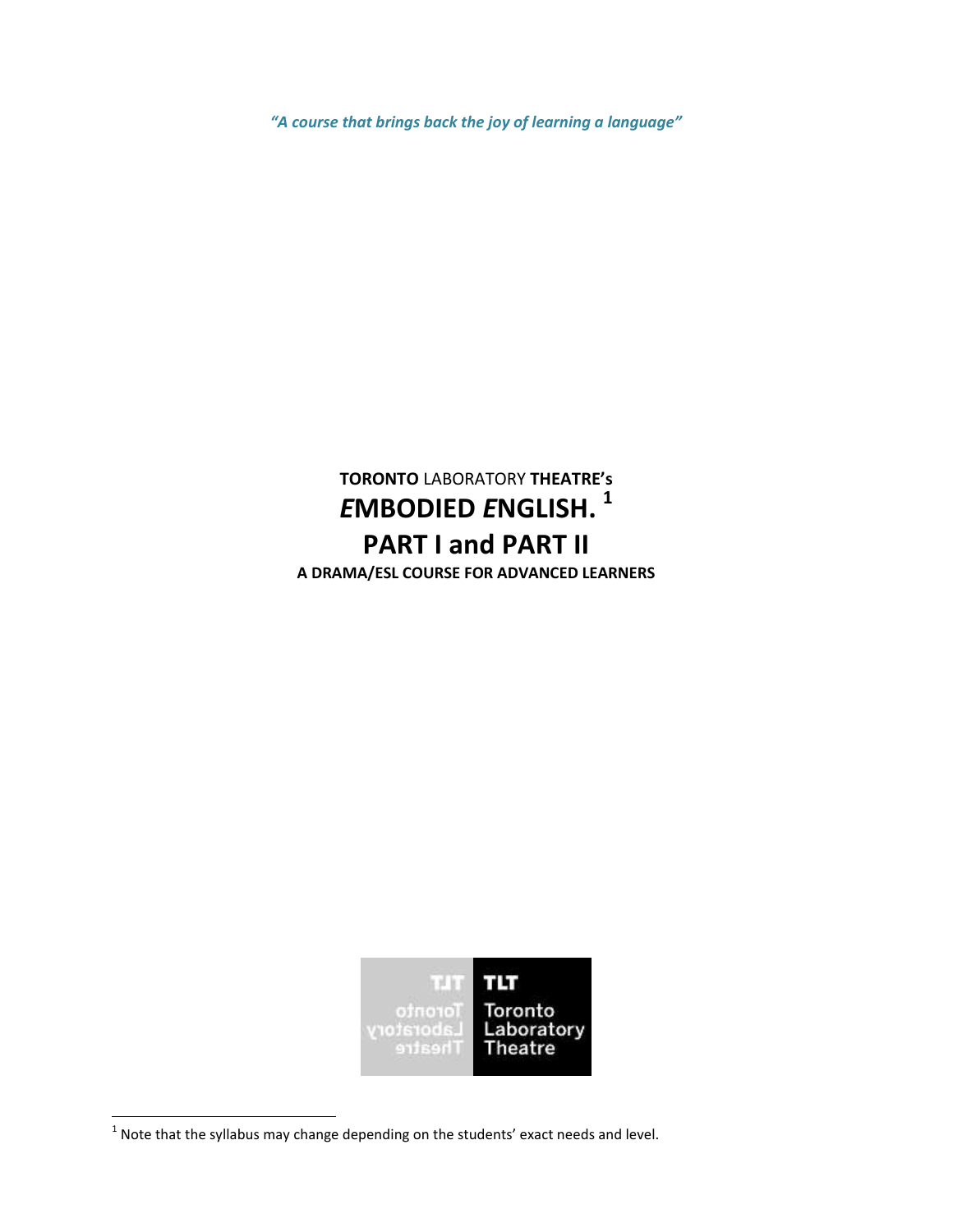

*E***mbodied** *E***nglish (EE) is a speaking and pronunciation course like no other: it involves no desks, no writing and no boring memorization. Developed by a Canadian team of ESL instructors, actor trainers and applied linguists, EE uses a unique methodology which transforms language learners into efficient, effective, and expressive users of their second language while helping them move closer to the native speaker ideal in oral communication.**

#### **Course Description**

The course consists of three components that focus on elements of communication commonly ignored by most ESL courses. The first component focuses on pronunciation macro-elements: *intonation, rhythm, sentence stress and clarity of sound articulation*. The second component addresses the issue of linking intonation to *voice and body expressivity*. The third component helps participants to learn *how to make appropriate grammar, vocabulary, pronunciation and body language choices in various sociocultural situations*. Through *close observation and thorough analysis of numerous samples of native speakers' verbal and non-verbal behaviour*, participants are encouraged to note the differences between language choices and strategies native speakers of English tend to make and their own way of using English. The course utilizes a number of *acting and improvisation exercises aiming at the realistic imitation and appropriation of the verbal and non-verbal behaviour* of native speakers of English.

EE is offered in two successive parts. Part I focuses on monological genres of speech such as introductions, presentations, narratives jokes and accounts of events. Part II introduces scripted dialogues and group improvisations leading to a dramatic presentation devised by students. In both parts, as part of their training, participants will also work on a number of contrasting English-speaking characters (both self-devised and from contemporary Canadian plays) and present the results of their work at the end-of-the-course performance to a group of native and non-native speakers of English. The course materials are Canadian/North American content oriented and purposefully designed to increase students' awareness of sociocultural and sociolinguistic conventions common in Canada. All course instructors are TESL-Ontario certified ESL teachers working in collaboration with experienced drama tutors. The course is exclusively offered in Toronto, Ontario.<sup>2</sup>

 $\overline{\phantom{a}}$ 

 $^{2}$  An intensive two or three week version of Embodied English is also available in summer. See p. 8.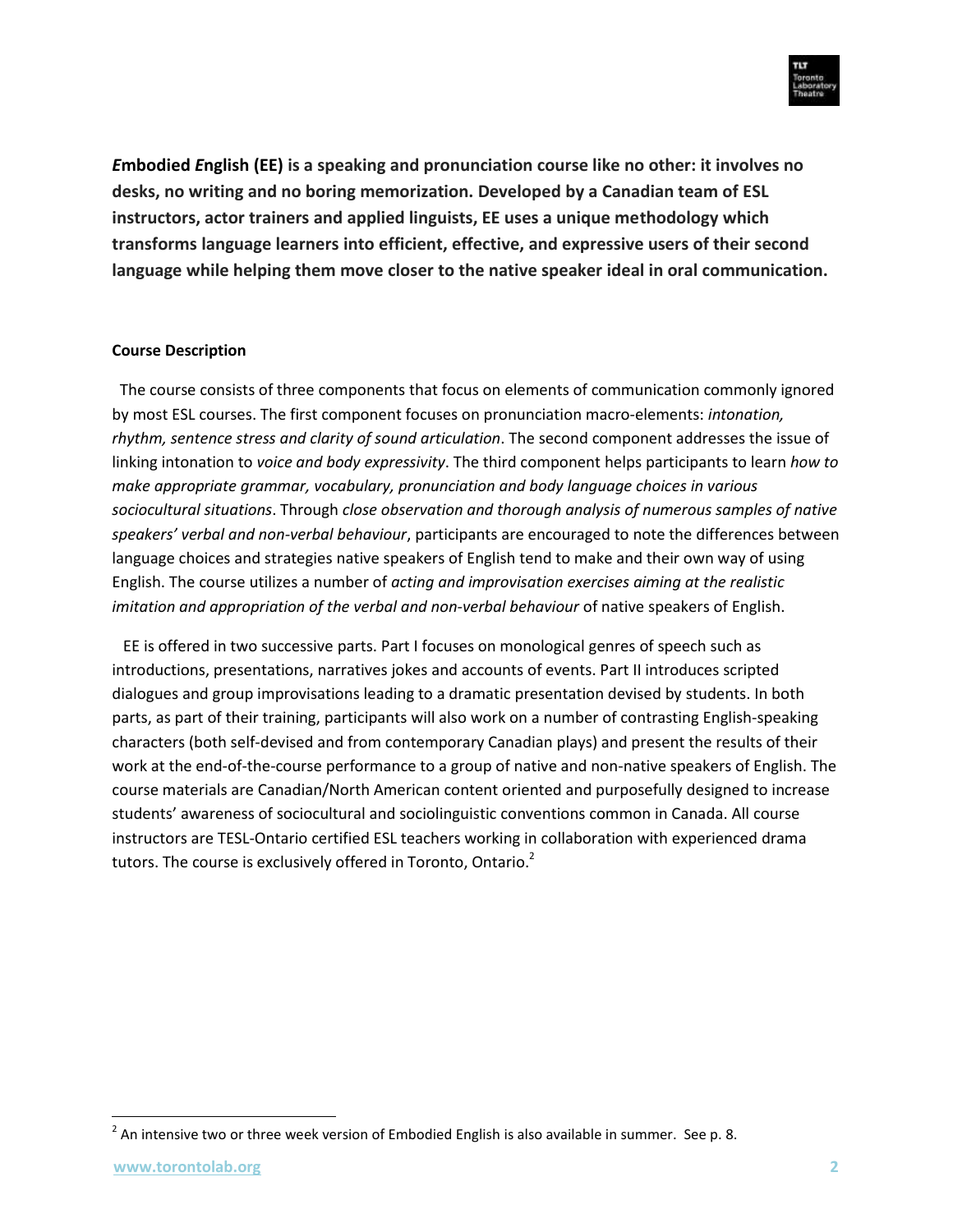

#### **PART I (30 hours)**

#### **Focal points:**

- **Pronunciation and non-verbal communication:** English intonation patterns (tones), word linking, phrasing, general body expressivity, culturally determined gestures, connections with spoken language
- **Spoken communication:** small talk practice, self- and mutual introductions, narrative jokes, accounts of events, reports, scripted monologues

**Elements of acting:** energy, concentration, action, tempo-rhythm, given circumstances

#### **Forms of instruction:**

- group sessions, including the final performance 24 hours
- class outings (professional theatre production) 3 hours
- one-on-one or small group tutorials up to 3 hours (more available at additional cost)
- online guidance

**Homework** (2 hours a week) comprises pronunciation drills, observation exercises and monologue work.

**Teacher-student ratio:** min 1:5. Average group size: 10-16

**Period of instruction:** Fall Session: September-December. Spring Session: February-May



*"I have taken many courses and this one is really different, as it allows you to 'break the ceiling' and go much higher in your language learning"*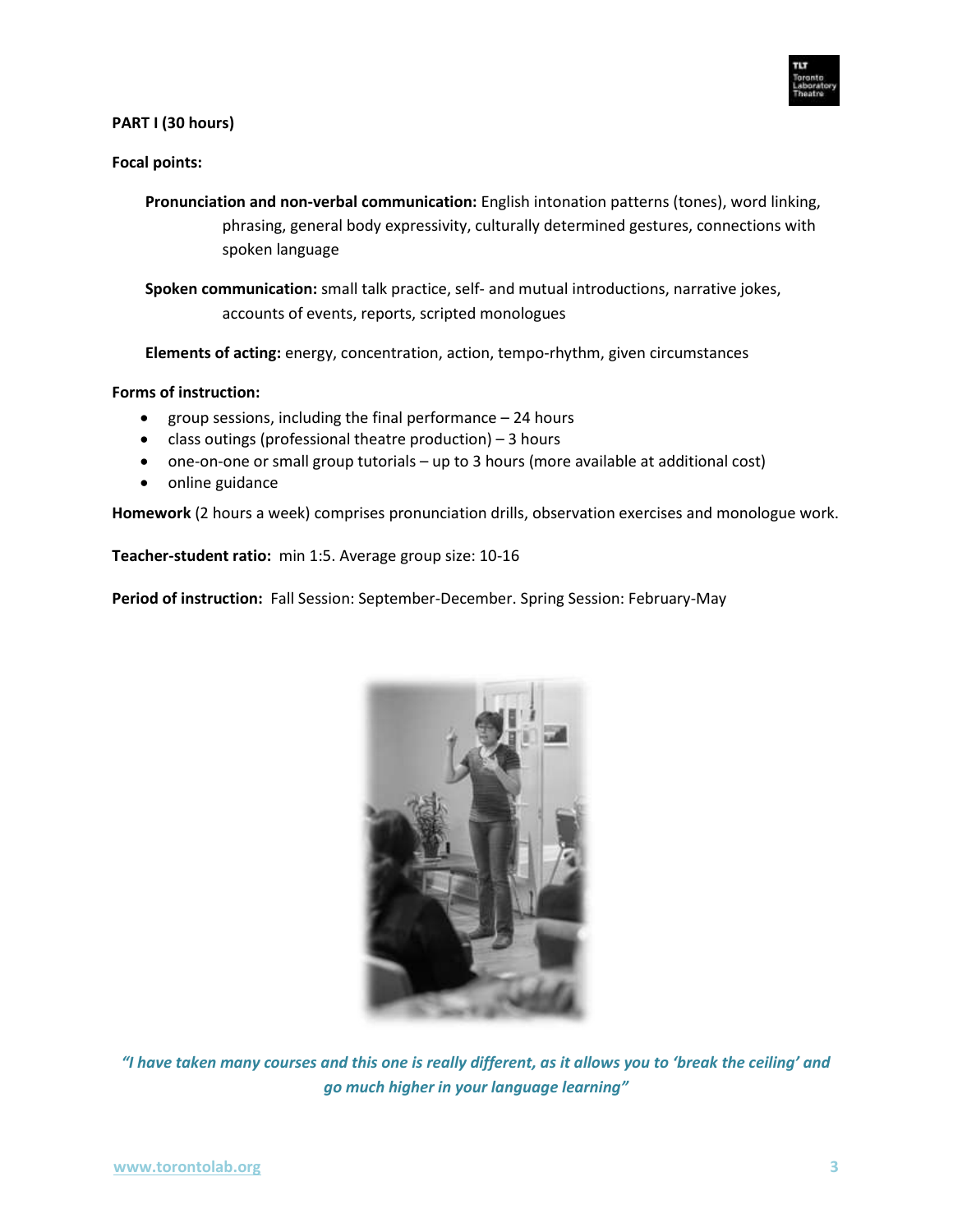

# **Embodied English: Part I. COURSE STRUCTURE**

| <b>Week</b>                                               | <b>Class Type and Duration</b> |  |
|-----------------------------------------------------------|--------------------------------|--|
| Week 1                                                    |                                |  |
| 1. Body and voice warm-up: Introduction to English tones. | Group session: 3 hours         |  |
| 2. Small talk conventions.                                |                                |  |
| 3. Focus and concentration.                               |                                |  |
| Week 2                                                    |                                |  |
| 1. Body and voice warm-up.                                | Group session: 3 hours         |  |
| 2. Embodied introductions and reactions 1.                |                                |  |
| 3. Energy.                                                |                                |  |
| Week 3                                                    |                                |  |
| <b>Tutorial 1. Pronunciation and Meaning</b>              | One-on-one: 40-45 minutes      |  |
|                                                           |                                |  |
| Week 4                                                    |                                |  |
| 1. Body and voice warm-up.                                | Group session: 3 hours         |  |
| 2. Embodied introductions and reactions 2.                |                                |  |
| 3. Psychological gesture.                                 |                                |  |
| Week 5                                                    |                                |  |
| 1. Body and voice warm-up.                                | Group session: 3 hours         |  |
| 2. Being funny: joke types and reactions to humour/irony. |                                |  |
| 3. Actions/objectives.                                    |                                |  |
| Week 6                                                    |                                |  |
| <b>Tutorial 2. Clarity and Delivery</b>                   | In groups of 2-3: 60 min       |  |
| Week 7                                                    |                                |  |
| 1. Body and voice warm-up.                                | Group session: 3 hours         |  |
| 2. Being funny: Narrative jokes.                          |                                |  |
| 3. Tempo-rhythm.                                          |                                |  |
| Week 8                                                    |                                |  |
| 1. Body and voice warm-up.                                | Group session: 3 hours         |  |
| 2. Register 1: Types and use.                             |                                |  |
| 3. Given circumstances.                                   |                                |  |
| Week 9                                                    |                                |  |
| Tutorial 3 (with Drama Instructor): Character and Action. | In groups of 2-3: 50-70 min    |  |
|                                                           |                                |  |
| Week 10                                                   |                                |  |
| 1. Body and voice warm-up.                                | Group session: 3 hours         |  |
| 2. Register 2: Play with register.                        |                                |  |
| 3. General review.                                        |                                |  |
| Week 11                                                   | Rehearsal: 1 hour.             |  |
| <b>1. Additional Rehearsal Time</b>                       | Open Performance and Party: 2  |  |
| 2. Final Performance (open to public)                     | hours                          |  |
|                                                           |                                |  |
| Week 12 (optional)                                        | Group Outing: 3 hours          |  |
| <b>Theatre Outing and Performance Discussion</b>          |                                |  |
|                                                           |                                |  |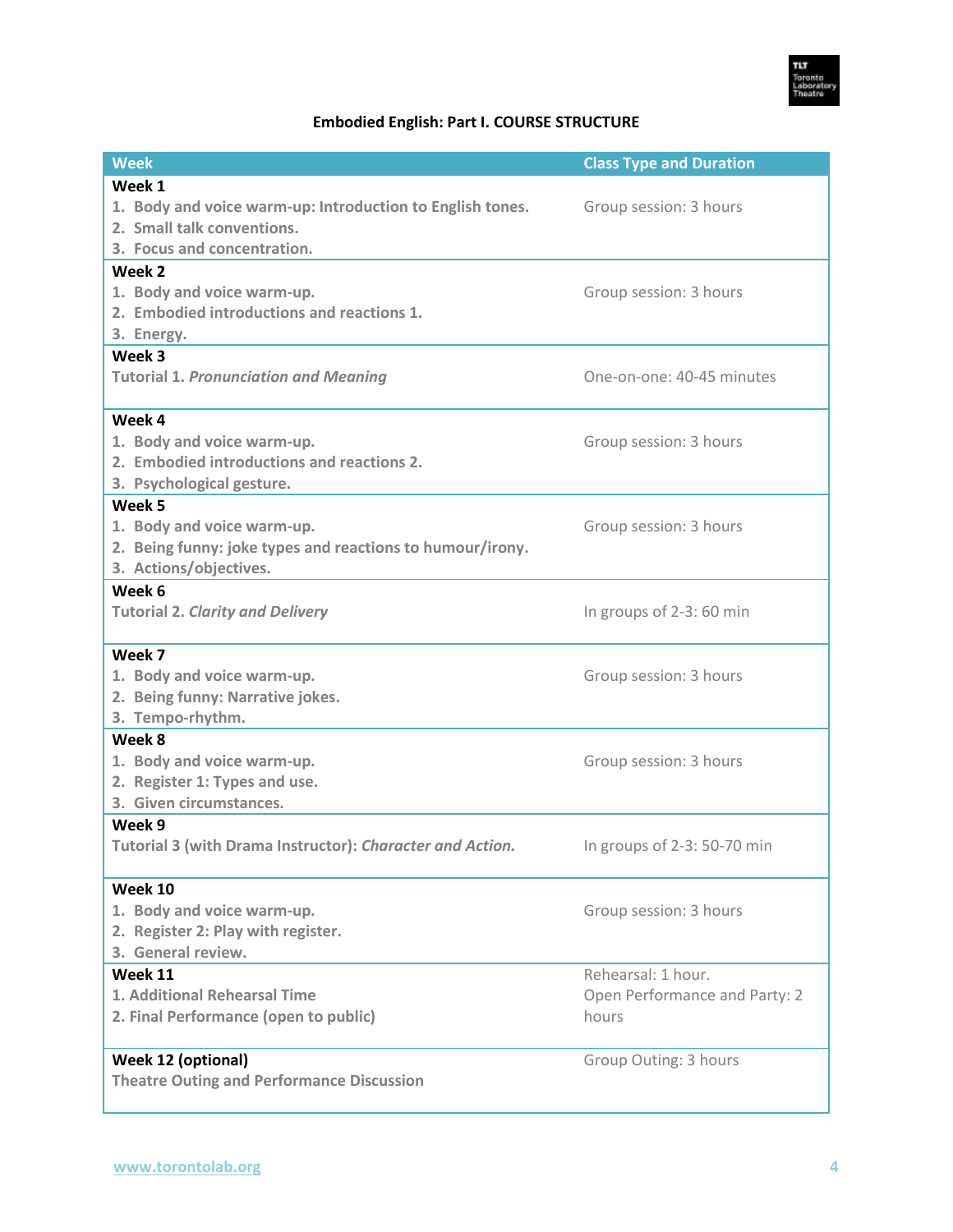

#### **PART II (30 hours)**

# **Focal points:**

**Pronunciation and non-verbal communication:** prominence (word and sentence stress), rhythm, complex intonation patterns, "beat" gestures, emotional gestures

**Spoken communication:** levels of sincerity, openness and positivity, spoken performance through scripted scenes/structured improvisations/self-devised scenes

**Elements of acting:** interaction, spontaneity, subtext, emotional states, archetypes

#### **Forms of instruction:**

- group sessions, including the final performance  $-20$  hours
- class outings (professional theatre production) 3 hours
- tutorials and workshops up to 7 hours (more available at additional cost)
- online guidance

**Homework** (2 hours a week) comprises observation exercises, scene development and practice.

**Teacher-student ratio:** min 1:5. Average group size: 10-16

**Period of instruction:** Spring Session only: February-May



*"It's really three things in one: pronunciation, cultural knowledge and a space for socialization and networking"*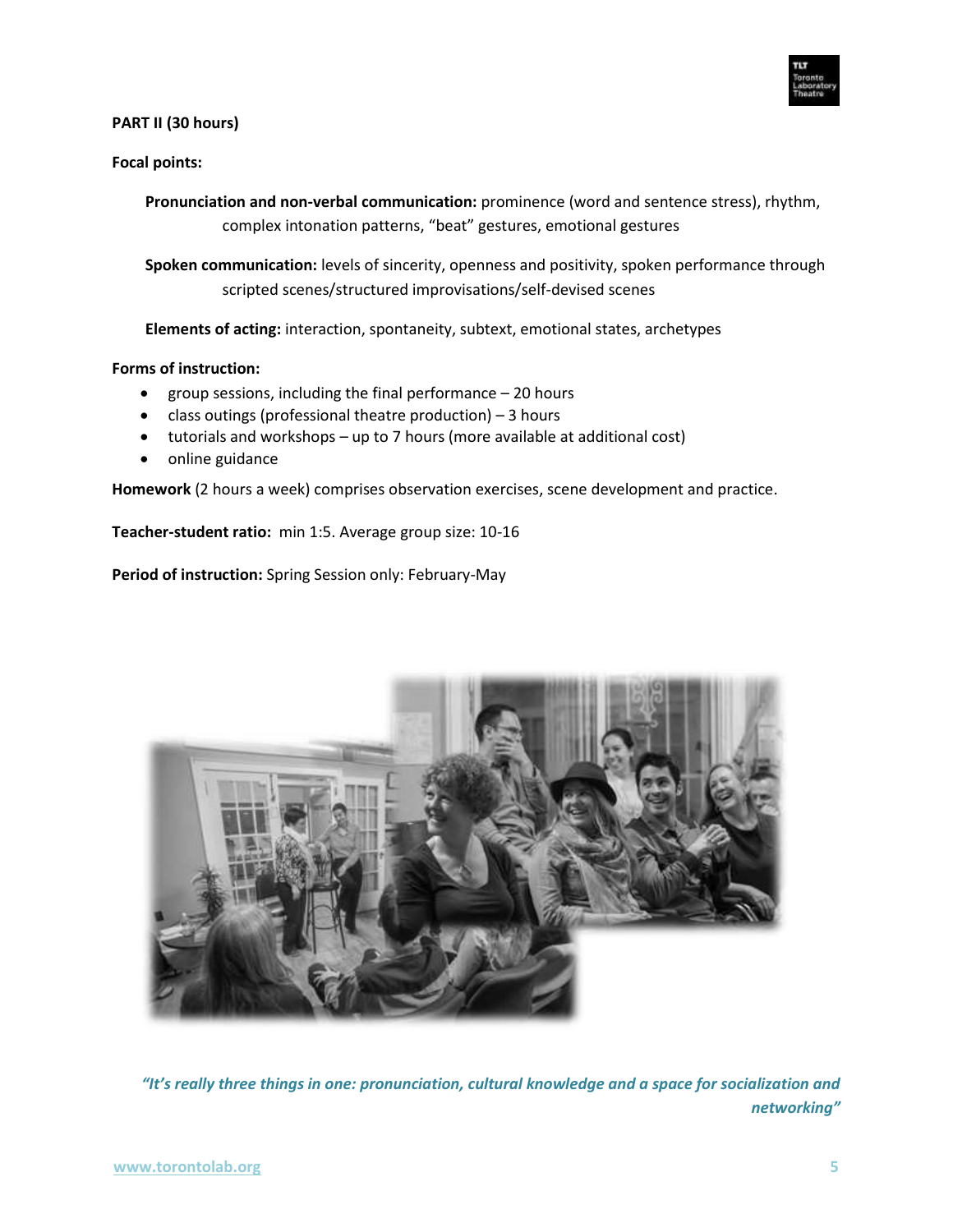

# **Embodied English: Part II. COURSE STRUCTURE**

| <b>Week</b>                                                                |                                                               | <b>Class Type and Duration</b>     |  |
|----------------------------------------------------------------------------|---------------------------------------------------------------|------------------------------------|--|
| Week 1                                                                     |                                                               |                                    |  |
| 1.                                                                         | Rhythm warm-up.                                               | Group session: 3 hours             |  |
| 2.                                                                         | Turn taking conventions: From making conversation to          |                                    |  |
|                                                                            | genuine interest.                                             |                                    |  |
|                                                                            | 3. Acting: Action and Interaction.                            |                                    |  |
| Week 2                                                                     |                                                               |                                    |  |
|                                                                            | 1. Rhythm warm-up.                                            | Group session: 3 hours             |  |
| 2.                                                                         | Levels of sincerity and subtext. Sarcasm.                     |                                    |  |
| 3.                                                                         | <b>Acting: Subtext.</b>                                       |                                    |  |
| Week 3                                                                     |                                                               |                                    |  |
|                                                                            | Drama Workshop 1: "Neutral scene"                             | Workshop with drama instructor:    |  |
|                                                                            |                                                               | 3 hours                            |  |
| Week 4                                                                     |                                                               |                                    |  |
|                                                                            | 1. Rhythm and intonation warm-up.                             | Group session: 3 hours             |  |
|                                                                            | 2. Emotions: Positive and negative.                           |                                    |  |
| 3.                                                                         | <b>Acting: Emotional states.</b>                              |                                    |  |
| Week 5                                                                     |                                                               |                                    |  |
|                                                                            | 1. Rhythm and intonation warm-up.                             | Group session: 3 hours             |  |
| 2.                                                                         | <b>Emotions: Intensity and overtness.</b>                     |                                    |  |
| 3.                                                                         | <b>Acting: Emotional States. Subtext.</b>                     |                                    |  |
| Week 6                                                                     |                                                               |                                    |  |
|                                                                            | Drama Workshop 2: Devising a scene.                           | In groups of 6: 90 min             |  |
|                                                                            |                                                               |                                    |  |
| Week 7                                                                     |                                                               |                                    |  |
| 1.                                                                         | Rhythm and intonation warm-up.                                | Group session: 3 hours             |  |
| 2.                                                                         | Improvisations: Speaking under pressure.                      |                                    |  |
| 3. .                                                                       | Acting: Archetypes.                                           |                                    |  |
| Week 8                                                                     |                                                               |                                    |  |
| 1.                                                                         | Rhythm and intonation warm-up.                                | Group session: 3 hours             |  |
| 2.                                                                         | <b>Improvisations: Applying archetypes.</b>                   |                                    |  |
| 3.                                                                         | <b>Acting: Spontaneity.</b>                                   |                                    |  |
| Week 9                                                                     |                                                               |                                    |  |
|                                                                            | Rehearsals (with drama instructor): Putting it all together / | In groups of $2-3$ : 60 min/30 min |  |
|                                                                            | <b>Pronunciation QuickFix Tutorial.</b>                       |                                    |  |
| Week 10                                                                    |                                                               |                                    |  |
|                                                                            | Rehearsals (with drama instructor): Putting it all together / | In groups of $2-3$ : 60 min/30 min |  |
|                                                                            | <b>Pronunciation QuickFix Tutorial.</b>                       |                                    |  |
| Week 11                                                                    |                                                               | Rehearsal: 1 hour.                 |  |
| 1. Additional Rehearsal Time.                                              |                                                               | Open Performance and Party: 2      |  |
| 2. Final Performance (open to public).                                     |                                                               | hours                              |  |
|                                                                            |                                                               |                                    |  |
| Week 12 (optional)                                                         |                                                               |                                    |  |
| <b>Theatre Outing and Performance Discussion.</b><br>Group Outing: 3 hours |                                                               |                                    |  |
|                                                                            |                                                               |                                    |  |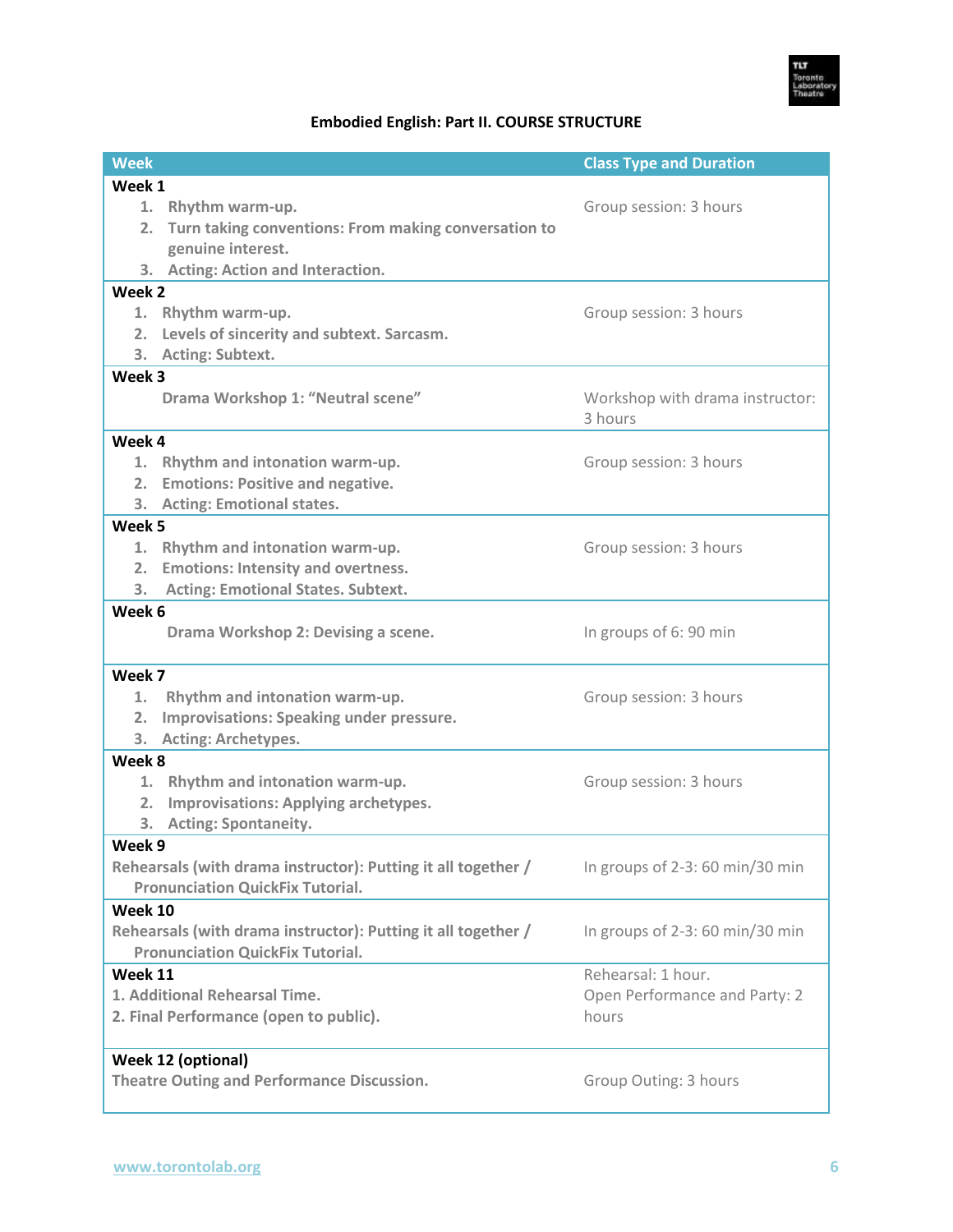

### **How did Embodied English come about?**

*Embodied English* is a result of 20 years of experimentation with drama activities and theatre productions involving second language speakers in Canada, the USA, the UK, Malta, Latvia and Russia. It was developed in 2012 in Toronto, Ontario, by a group of ESL teachers, methodology experts, acting and speech instructors and led by a University of Toronto researcher. It is a labour of love for everyone who is involved in the course planning and implementation and it continues to evolve through ongoing research and pedagogical practice.

#### **Is there any research corroborating your method?**

Research on Second Language Acquisition and Gesture/Embodiment (e.g., Gale Stam and McCafferty Steve (Eds). *Gesture. Second Language Acquisition and Classroom Researc*h. New York: Taylor & Francis.) confirms that gesture is an essential part of the overall language proficiency and it is a useful tool not only for pronunciation training and vocabulary acquisition but also for forming a new language identity required for the mastery of a second language. In addition, research in cognitive linguistics and neuroscience continues to confirm the inherent link between mind, body and language (e.g., Lackoff, G. and Johnson, M. (1999) *Philosophy in the Flesh: The Embodied Mind and its Challenge to Western Though*t. New York: Basic Books).

#### **Am I too young/old to take your course?**

While the majority of EE students are between 25 and 45 years old, we accept students 16 years or older and there is certainly no age limit.

# **Do you teach other languages?**

Our goal is to teach both of Canada's official languages but at the moment we only offer English instruction for intermediate and advanced learners.

#### **Are your teachers native speakers?**

Most are; however, research shows that this may well be an irrelevant question. What is much more important for successful language learning is to ensure that your instructor is qualified and experienced. All our instructors are TESL Ontario or TESL Canada certified ESL professionals who consider English their dominant language and speak with a clear North American accent. Most of our instructors are fluent biand mulitilinguals, which helps them better identify potential problems that their students might have. In addition to regular TESL training, each of our instructors has undergone a special training as a teaching assistant at one of EE courses.

# **Can my language school/college/university get Embodied English?**

Yes, but EE requires more resources than a regular ESL course, such as a minimum of two available classrooms with comfortable chairs (no desks) and a performance space. For more information, please contact [tltenquiries@gmail.com](mailto:tltenquiries@gmail.com)